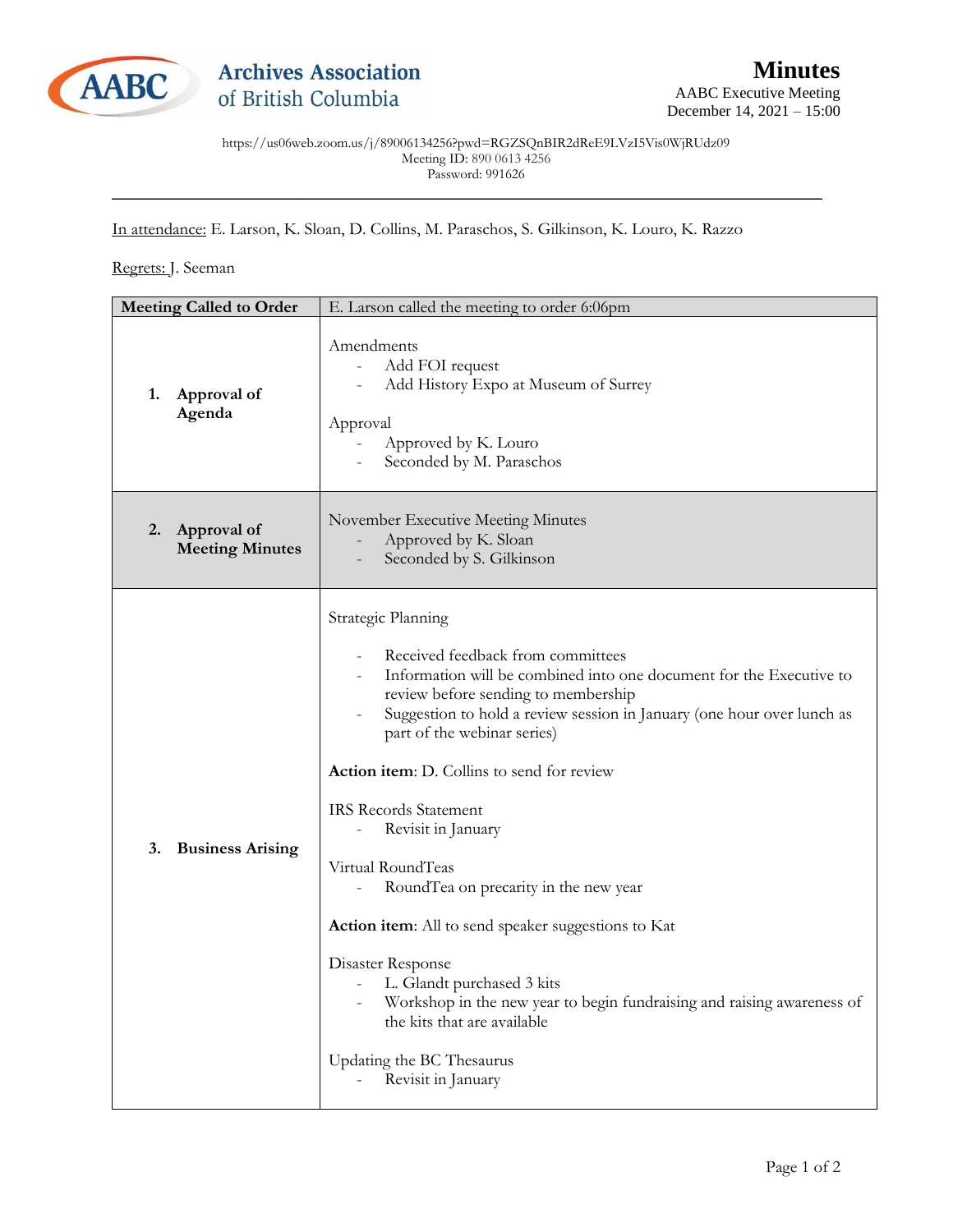

https://us06web.zoom.us/j/89006134256?pwd=RGZSQnBIR2dReE9LVzI5Vis0WjRUdz09 Meeting ID: 890 0613 4256 Password: 991626

\_\_\_\_\_\_\_\_\_\_\_\_\_\_\_\_\_\_\_\_\_\_\_\_\_\_\_\_\_\_\_\_\_\_\_\_\_\_\_\_\_\_\_\_\_\_\_\_\_\_\_\_\_\_\_\_\_\_\_\_\_\_\_\_\_\_\_\_\_\_\_\_\_\_\_\_\_\_\_\_\_\_\_

|                                 | Technology Committee<br>To set up, will need a member of the Executive to chair<br>E. Larson interested in chairing this committee                                                                                                                                              |
|---------------------------------|---------------------------------------------------------------------------------------------------------------------------------------------------------------------------------------------------------------------------------------------------------------------------------|
|                                 | Webinar Pricing<br>Previous one was free for members and \$15 for non-members<br>Like the idea of free attendance for members to incentivize membership<br>Budget planning kicking off in the new year                                                                          |
|                                 | History Expo at the Museum of Surrey (Sat. Feb. 19, 1-5pm)<br>AABC can have a table at this event<br>L. Glandt no longer able to attend<br>- D. Collins may be available<br>S. Gilkinson will be there for Surrey Archives so can't represent AABC,                             |
|                                 | but can help with the AABC table set up<br>Action item: D. Collins to confirm availability with L. Glandt                                                                                                                                                                       |
|                                 | FOI Request<br>Received an FOI request, but appears to be a misunderstanding of who<br>we are<br>Request is for records that we do not have<br>Request came to L. Snider's email<br>Likely do not need a legal opinion before sending the reply                                 |
|                                 | Action item: D. Collins and K. Sloan to review and respond                                                                                                                                                                                                                      |
|                                 | E. Lonie proposal re tech register (available throughout province)<br>Will be on the agenda for the regional reps meetings that are being<br>planned for January alongside strategic planning and disaster planning<br>kits                                                     |
|                                 | <b>Action item:</b> D. Collins to set up meetings with regional reps and loop in E.<br>Larson                                                                                                                                                                                   |
| <b>President's Report</b><br>4. | Reviving the Fonds D'Archives Journal (ASA)<br>Revisit in the new year                                                                                                                                                                                                          |
|                                 | <b>GLAM</b><br><b>BCLA</b> has a new President<br>$\overline{\phantom{a}}$<br>Meeting in early January<br>BCMA entered into partnership with BC HERN for a disaster fund for<br>GLAM organizations<br>See if we can contribute to this instead of setting up a separate<br>fund |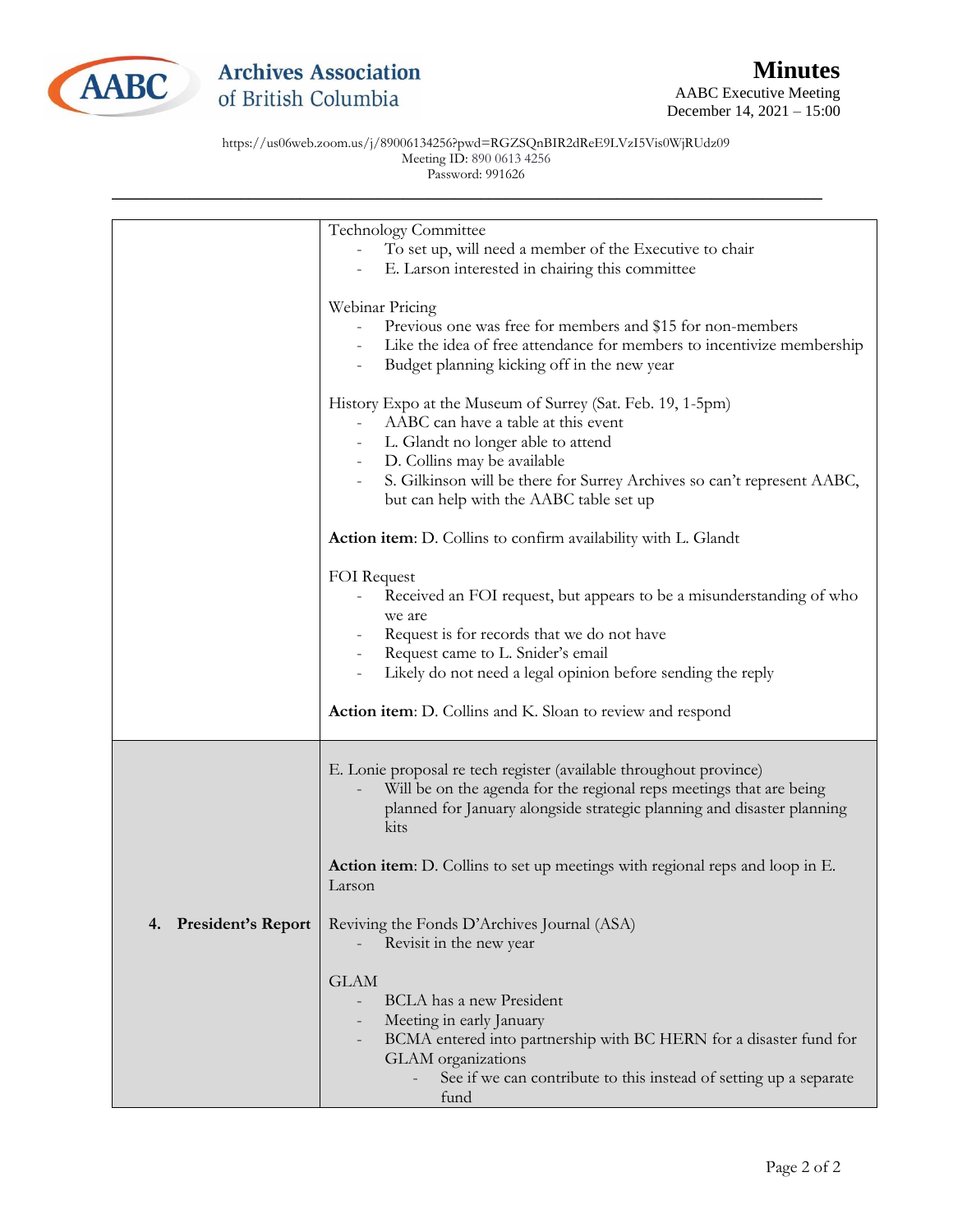

https://us06web.zoom.us/j/89006134256?pwd=RGZSQnBIR2dReE9LVzI5Vis0WjRUdz09 Meeting ID: 890 0613 4256 Password: 991626

\_\_\_\_\_\_\_\_\_\_\_\_\_\_\_\_\_\_\_\_\_\_\_\_\_\_\_\_\_\_\_\_\_\_\_\_\_\_\_\_\_\_\_\_\_\_\_\_\_\_\_\_\_\_\_\_\_\_\_\_\_\_\_\_\_\_\_\_\_\_\_\_\_\_\_\_\_\_\_\_\_\_\_

|                                                                 | Previously had money set aside for GLAM activities in the<br>budget so can build it back in next year<br><b>UBC Mentorship Proposal</b><br>L. Glandt put out a call through the listserv<br>Don't know if anyone has signed up because it's managed through the<br>UBC iSchool                                                                                                                                                                                                                                                                                                                                                                                                                                                                                                                                                                                                                                                                                                                                                                                                                                                                                                                                                     |
|-----------------------------------------------------------------|------------------------------------------------------------------------------------------------------------------------------------------------------------------------------------------------------------------------------------------------------------------------------------------------------------------------------------------------------------------------------------------------------------------------------------------------------------------------------------------------------------------------------------------------------------------------------------------------------------------------------------------------------------------------------------------------------------------------------------------------------------------------------------------------------------------------------------------------------------------------------------------------------------------------------------------------------------------------------------------------------------------------------------------------------------------------------------------------------------------------------------------------------------------------------------------------------------------------------------|
| Vice-President<br>5.<br>and Programs<br><b>Committee Report</b> | Programs Committee/EAS Updates<br>Meeting on Friday<br>$\overline{\phantom{a}}$<br>L. Glandt taught a one day RAD refresher workshop for Saskatchewan<br>Council of Archives and Archivists<br>L. Glandt hosted the Digitization for Small Archives webinar, which had<br>38 participants<br>Upcoming webinar on Disaster Prep and Response on Jan. 26th, taught<br>by L. Glandt<br>Planning a Roundtea on Precarity for Feb. 15 moderated by L. Glandt<br>and K. Louro<br>L. Glandt meeting with Blue Quills University to discuss teaching<br>Archives 101. Approximately 12 sessions between March - May 2022<br>Intro to Archival Preservation starting in January with 29 students<br>currently registered<br>L. Glandt has everything for the Disaster Kits on hand except materials<br>from Carr McLean. Project is on budget and once finished will be<br>promoted on the website to members.<br>Will be discussing the Arts Impact grant from the BC Arts Council,<br>which provides continued support during Covid-19:<br>https://www.bcartscouncil.ca/program/arts-impact-grant/<br>Conference committee<br>Debriefed in November<br>Received almost all of the sponsorships<br>Recordings will be available in January |
| Treasurer &<br>6.<br>Finance<br><b>Committee Report</b>         | October 2021 Financial Reports<br>Approved by E. Larson<br>Seconded by K. Louro<br>November reports delayed, but will be available in January.<br>Some conference revenue in the October reports, but will receive a complete<br>overview in January when all funds are in<br>Received a \$150 donation and S. Gilkinson has sent a thank you letter.                                                                                                                                                                                                                                                                                                                                                                                                                                                                                                                                                                                                                                                                                                                                                                                                                                                                              |